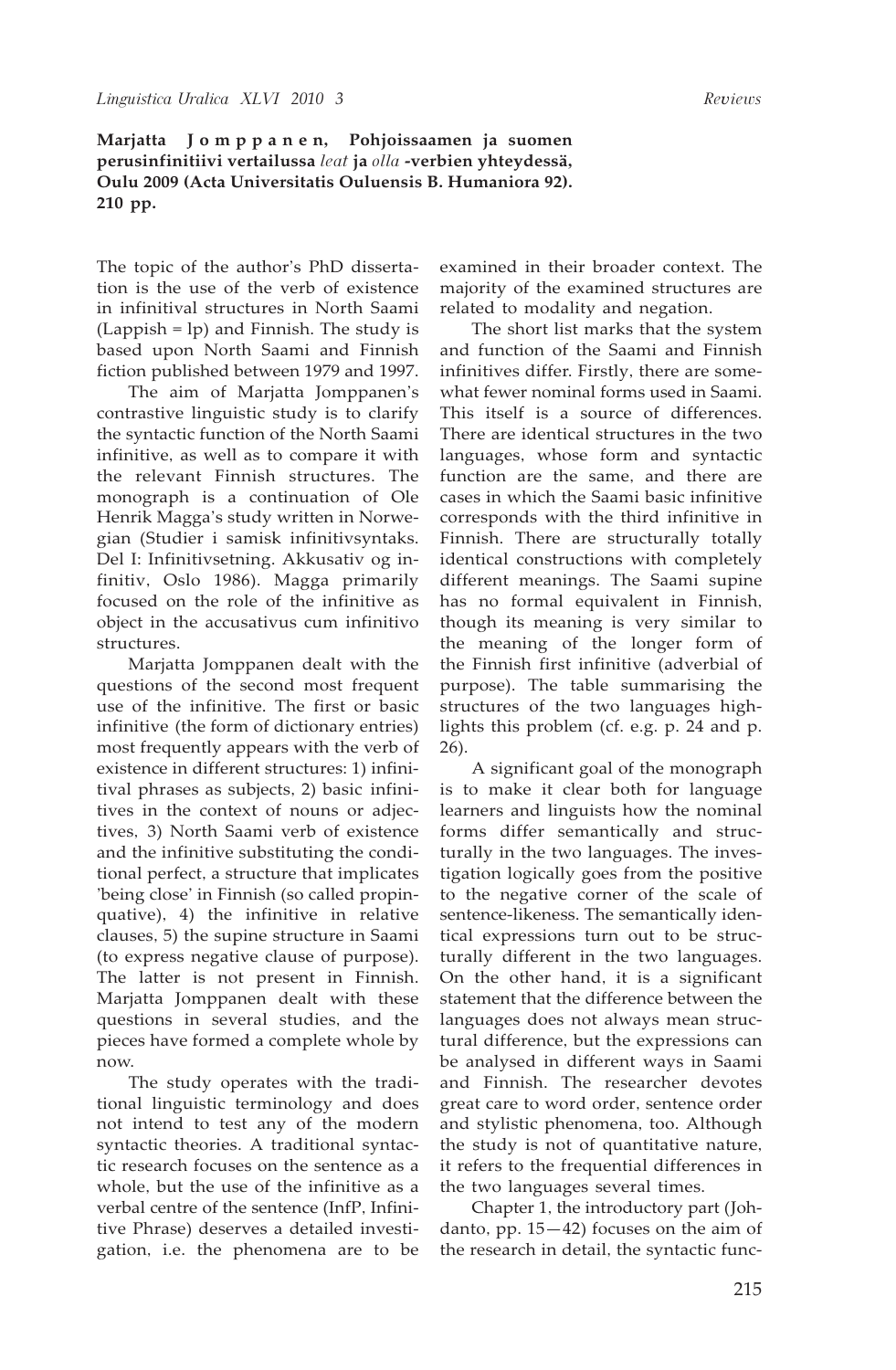tion and system of the infinitives, as well as on terminological questions. Then the detailed analysis of the different structures follows. Let us have a glimpse at the different cases with a typical example respectively.

Chapter 2 deals with the subject function of the infinitive (Infinitiivilauseke subjektina, pp. 43—74): e.g. lp *Lea hávski č á l l i t* ~ fi *On mukava k i r j o i t t a a* 'It is good to write'. It is also used in the necessive structure: lp *Mus lea l o h k a t d a i d g i r j j i i d* 'Minun on luettava ne kirjat. I have to read those books'. The analysis of the expressions of recipient function is excellent: lp *Munnje lea hávskkit j o h t i t g o o r r u t* 'Minusta on mukavampi kulkea kuin olla (paikallaan). For me it is better to / I prefer wander then idle about' | *Mána* (GEN) *lei váttis g á v d n a t su* 'Lapsen oli vaikea l ö y t ä ä häntä. For the child it was difficult to find her' — *Mána* (ACC) *lei váttis g á v d n a t* 'Lasta oli vaikea l ö y t ä ä. The child was difficult to find'. The first sentence is about the agent of the infinitive while the second one is about the object of the infinitive (*máná*).

Chapter 3 covers the topic of the infinitive next to a noun or an adjective (Perusinfinitiivi substantiivin ja adjektiivin yhteydessä, pp. 75—110): e.g. lp *Sus ledje váttisvuođat v á z z i t* ~ fi *Hänellä oli vaikeuksia k ä v e l l ä* 'It was hard for him to walk' | lp *Son lei čáppat o a i d n i t* ~ fi *Hän oli kaunis k a t s e ll a* 'She was beautiful to look at' (different subject, rare, passive meaning: she was beautiful — someone else was looking) | lp *Son lei čeahppi m u i t a l i t ~* fi *Hän oli taitava m u i s t e l e m a a n* 'He was good at telling stories', literally 'He was good at remembering' (same subject, active: he was good — he was telling stories; in Finnish they use the illative of the third infinitive).

In many cases the the Finnish equivalent of the Saami passive infinitive is *-ttAvAksi: Gahpir leai menddo divrras b o a l d i t* ~ fi *Lakki oli liian kallis p o l t t a a*/*p o l t e t t a v a k s i* 'The cap was too valuable to burn'. In Saami they

only use the basic infinitive, while in Finnish there is a difference in the use of the infinitive: *valmis p o l t t a m a a n — valmis p o l t e t t a v a k s i* 'ready to burn (ACT)' — 'ready to be burned (PASS)'.

An individual subchapter deals with the following set structure: *Sus ii lean eará* (*ráđđi*) *go v u o l g i t* 'Hänellä ei ollut muuta (keinoa) kuin lähteä. He had no choice but to leave (negative)'. And the relevant positive structure: *Mii leai eará go j o r g a l i t* 'Mitäpä muuta oli kuin kääntyä. The only choice was to turn back'.

The following, 4<sup>th</sup> chapter deals with the verb of existence + infinitive (*Lei/oli* InfP -tapaukset, pp. 111—132): e.g. lp *Son l e i g a h č č a t, juos ii livčče lean várrugas* 'Hän olisi kaatunut, jos ei olisi ollut varovainen. He would have fallen if he had not been careful' (in the main clause the variant of perfect conditional while in the if-clause negative past conditional is used, probably to avoid repetition)  $\sim$  *O l i n k a a t u a kiukaaseen* 'I almost fell on the sauna heater' (so called propinquative). The same structure has totally different meanings in the two languages. I find the interpretation of the parallels fi *puu oli kaatua ~ kaatumaisillaan ~ kaatumassa* very expressive.

The chapter 5 focuses on the infinitive + relative pronoun (Relatiivi-infinitiivilauseke, pp. 133—152), for example: lp *Doppe ledje kássat ja rekkot g o s t e č o h k k á d i t* ~ fi *Siellä oli laatikoita ja jakkaroita m i s s ä i s t u a* 'There were chests and stools where (it was possible) to sit / (for sitting on)'. Some researchers find these structures elliptic, lacking the modal auxiliary. Jomppanen, on the other hand, considers this structure a unique construction (p. 134).

In Hungarian not only infinitive (*Nem tudok mit tenni ~ Nincs hova mennem* 'I don't know what to do ~ I don't have anywhere to go') but also the imperative with conjunctive meaning can be used for the same concept (*Nem tudom, mit csináljak / hova menjek* 'I don't know what I should do/where I should go')*.* Apart from some sporadic examples there is no mention of what solutions are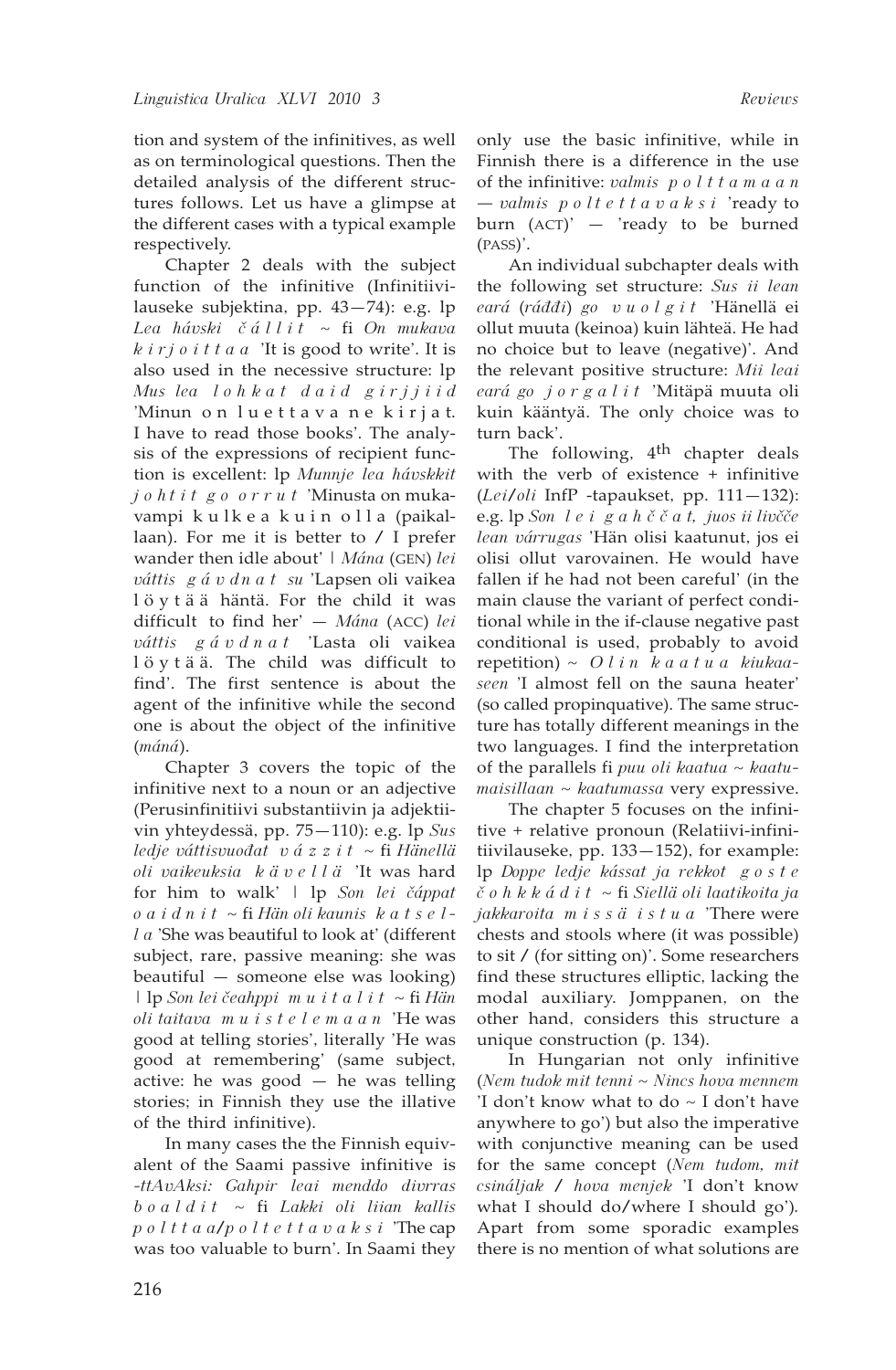used to substitute for the lack of negative infinitive (*lenni vagy nem lenni — to be or not to be*)*.*This problem is partially solved in the following chapter.

Chapter 6 examines the Saami (negative) supine and its Finnish equivalents (Supiinirakenne, pp. 153—174), e.g. *Geahččalan gokčat beljiidan a m a s a n g u ll a t su garuid* 'Yritän peittää korviani, etten kuule hänen kirouksiaan. I'm trying to shut my ears so as not to hear his curses' (abbreviation of an adverbial clause of purpose, negative structure). The process of the negative supine becoming a conjunction is very illuminating. Its first phase is the use of the third personal in the other persons: *Mon árvidin, olbmot nie dájuhe min, mánáid, a m a s* (Sg3) *m i i* (Pl1) *doppe ald dálus f i t n a t* 'Ymmärsin, ihmiset taajottivat meitä, lapsia, e t t e m m e k ä y siellä hänen talossaan. I realized that people are joking with us, children so that (we) wouldn't go to their houses'. In the second phase the negative auxiliary *amas* behaves like a conjunction: *Boađe deike a m a s i t b á z e čohkkát dien geađggi ala* 'Tule tänne ettet jää istumaan tämän kiven päällä. Come here so that you don't stay on that rock' (after the conjunction the simple negative form is used and not the infinitive!). The author also deals with the positive equivalents of the negative structure, which are not productive any more: *Boađe sisa gáfe j u g a ž i t* (similar to potentialis praesens) 'Tule sisään kahvia juomaan. Come in for some coffee (= to drink)'. First infinitive is used instead: *Boađe sisa gáfe j u h k a t* (InfP) 'id'.

The last part is the summary of the earlier chapters (Lopuksi, pp. 175—195). The author presents her findings regarding the five different syntactic structures in clear tables. We also find short summaries at the end of each chapter. The author sets out the direction of further research as well: a) the utilization of the results in teaching Saami as a foreign language, b) a contrastive Saami-Finnish course book and grammar, c) clarification of the proportionate and affective functions of the recurring infinitives, d) the Saami equivalents of the so

called colorative structure in Finnish (fi *Matti k ä v e l l ä horjuu* 'Matti staggers (to walk)' ~ lp *Máhtte vázzá suoibu*) (cf. V. J a r v a, Suomen kielen ekspressiivisten sanojen ominaispiirteitä. — Folia Uralica Debreceniensia 15, Debrecen 2008, pp. 13—33), etc.

There is a list of abbreviations at the beginning and a Works/Sources Consulted section at the end of the thesis. The book concludes in an Index. The author consulted all of the significant international literature, theoretical and practical sources.

\*\*\*

The Table of contents (Sisällysluettelo, pp.  $11-13$ ) already clearly shows that the course of research is clear, the discussion advances logically. It presents the earlier works thoroughly, and often criticizes them as well. The aim of putting the question is either to confirm or reject their findings, or to complete them with the author's own research arguments.

In today's syntactic research the "terminological war" is placed at the centre. The thesis is not free from it, although it tries to be moderate.

An important starting point of contrastive research is the question of the source language and target language. The author usually regards Saami as the source language, but the source and target languages (Saami and Finnish) can change if necessary.

The discussions about the negative equivalent of the infinitive and the positive equivalents of the negative structures are intriguing. It would also have been worth having a summarising discussion of these and the passive forms of the infinitive.

It can be said that any syntactic research in the Saami language is significant and appropriate. The author was thorough in collecting material, and the research is based on a broad corpus. The results can be used both in learning and teaching. The findings are useful for language learners, among whom there can be Finnish or people whose Saami remained passive because of the language spoken at home. For example, a lot of